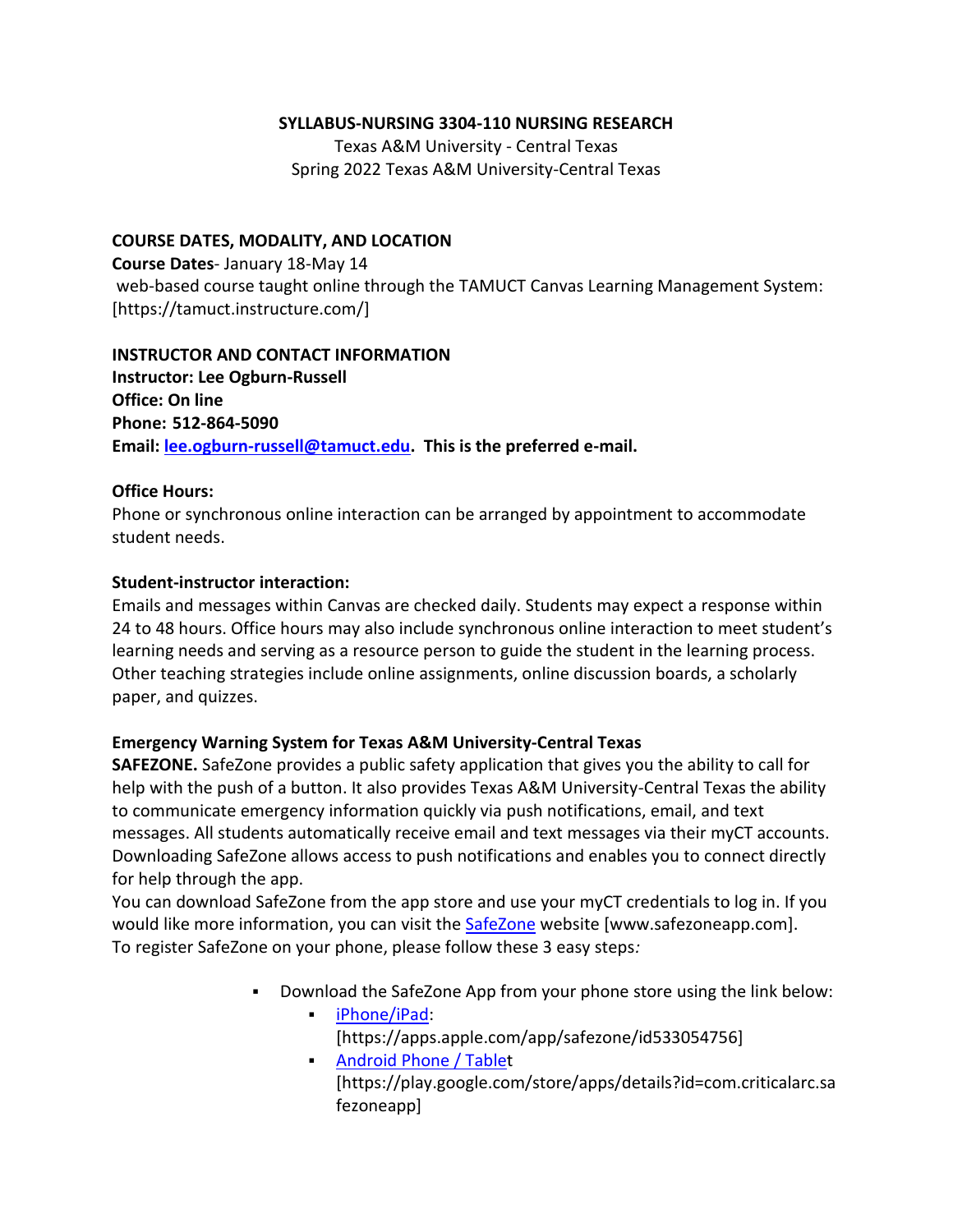- Launch the app and enter your myCT email address (e.g. {name}@tamuct.edu)
- Complete your profile and accept the terms of service

#### **COURSE INFORMATION**

Course Overview and description:

This introductory nursing research course focuses on improving nursing practice based on evidence discovered in the research process. Methods of data collection and analysis, and the interpretation and use of study findings will be evaluated. The importance of scientific integrity and maintaining ethical standards are highlighted.

### **Course Objective:**

### **Student Learning Outcomes:**

For the Registered Nurse to be able to integrate best practices in scholarship for translating evidence into practice.

2.1 Student Learning Outcomes

- 1. State the significance of research to evidence-based nursing practice.
- 2. Apply critiquing criteria to the evaluation of literature reviews in selected research studies

3. Explain the difference among types of systematic reviews: integrative review, meta-analysis, and meta-synthesis.

- 4. Explain the ways in which theory is used in nursing research.
- 5. Describe common research methods used in nursing.
- 6. Examine legal and ethical issues in nursing research.
- 7. Examine strategies and tools for developing an evidence-based practice.
- 8. Discuss the differences between a research question and a clinical question in relation to evidence-based practice.
- 9. Identify areas of quality improvement in your practice setting.

2.2 Competency Goals Statements from The Essentials of Baccalaureate Education for Professional Nursing Practice, American Association of Colleges of Nursing (2008).

Essential III: Scholarship for Evidence Based Practice- Integrate best practices in scholarship for translating evidence into practice.

## **Required Reading and Textbook(s):**

American Psychological Association. (2020). *Publication of the American Psychological Association (7 th ed.).* Washington D.C: American Psychological Association. ISBN – 978-1-4338-3216-1

LoBiondo-Wood, G., & Haber, J. (2018). *Nursing Research: Methods and critical*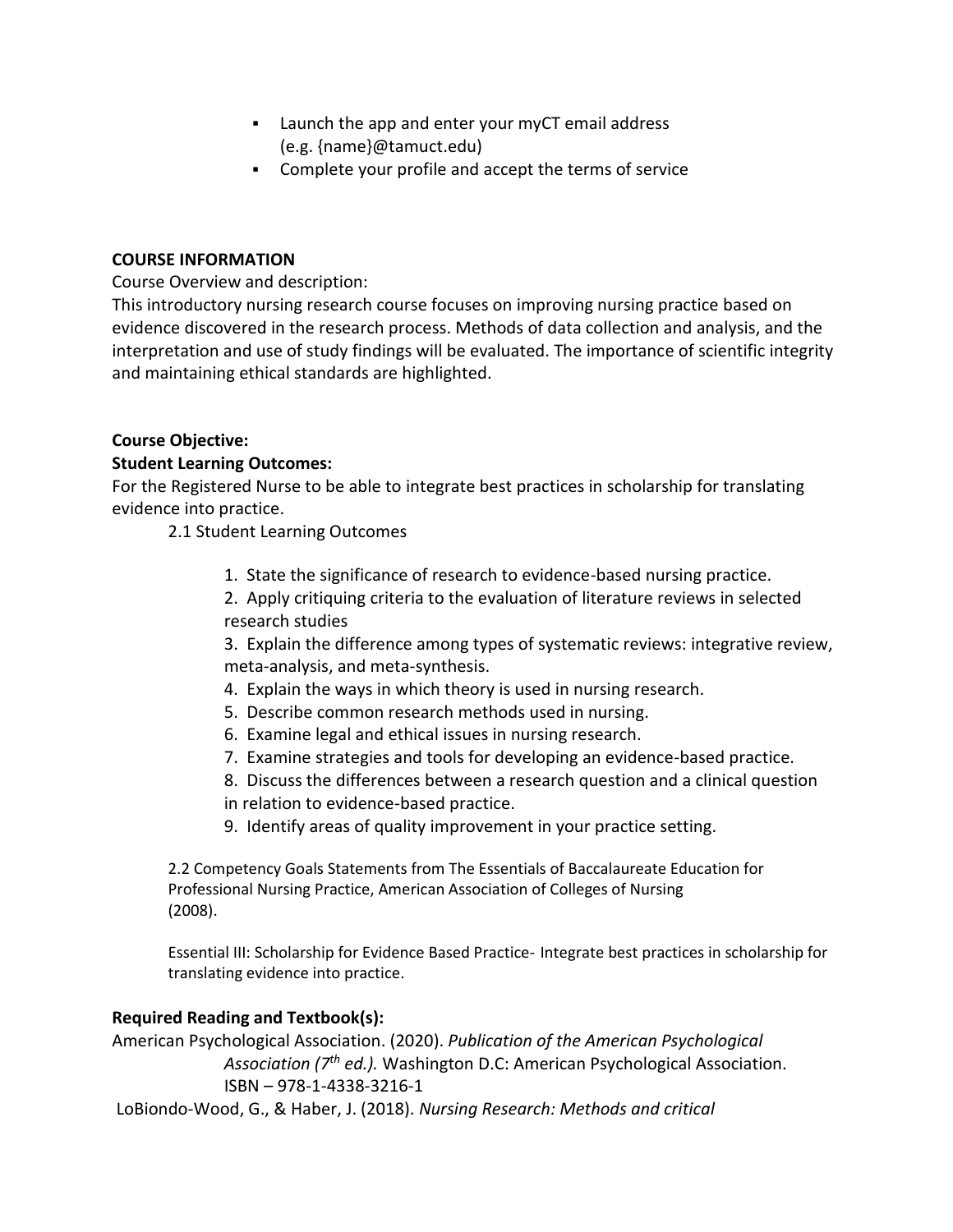*appraisal for evidence-based practice.* (9<sup>th</sup> ed.). St. Louis MO, Elsevier/Evolve. ISBN: 9780323431316

### **Recommended**

LoBiondo-Wood, G., Haber, J., Berry, C. & Yost J.. (2018). *Study Guide for Nursing*  Research : Methods and Critical Appraisal for Evidence-Based Practice. (9<sup>th</sup> ed.). St. Louis, MO, Elsevier/Evolve. ISBN:

Writing Instructive Course-This is a Writing Instructive (WI) course so writing will be an integral part of my instruction and our interactions. Writing will also be a fundamental way that I measure student mastery of course content. WI means that you will have several opportunities to work on improving your writing skills. In this course we will focus on appropriate citations and scholarly writing. You will have opportunities to present your work for feedback before the final evidence based practice paper.

# [**COURSE REQUIREMENTS**

Course Requirements: (include point values for each- not just a percentage)

| 1. | Discussion Board entry of Experience in Nursing Research. (no grade). Chapter 1<br>Discussion (100 points). |
|----|-------------------------------------------------------------------------------------------------------------|
|    | Associated student learning outcomes:                                                                       |
|    | State the significance of research to evidence-based practice.                                              |
| 2. | Chapter 2 Discussion(100 points).                                                                           |
|    | Associated student learning outcomes:                                                                       |
|    | State significance of research to evidence-based practice.                                                  |
| 3. | Chapter 3 Discussion (100 points)                                                                           |
|    | Associated student learning outcomes:                                                                       |
|    | Apply critiquing criteria to the evaluation of literature reviews in selected<br>research studies.          |
| 4. | Chapter 4 Discussion (100 points)                                                                           |
|    | Associated student learning outcomes:                                                                       |
|    | Explain the ways in which theory is used in nursing research.                                               |
| 5. | Chapter 5 Discussion (100 points)                                                                           |
|    | Associated student learning outcomes:                                                                       |
|    | Describe common research methods used in nursing.                                                           |
| 6. | Chapter 6 and 7 Discussion(100 points).                                                                     |
|    | Associated student learning outcomes:                                                                       |
|    | Describe common research methods used in nursing.                                                           |
|    | Examine legal and ethical issues in nursing research.                                                       |
| 7. | Chapter 8 Discussion (100 points).                                                                          |
|    | Associated student learning outcomes:                                                                       |
|    | Describe common research methods used in nursing.                                                           |
| 8. | Chapters 9 & 10, Discussion, (100 points). Experimental, quasi-                                             |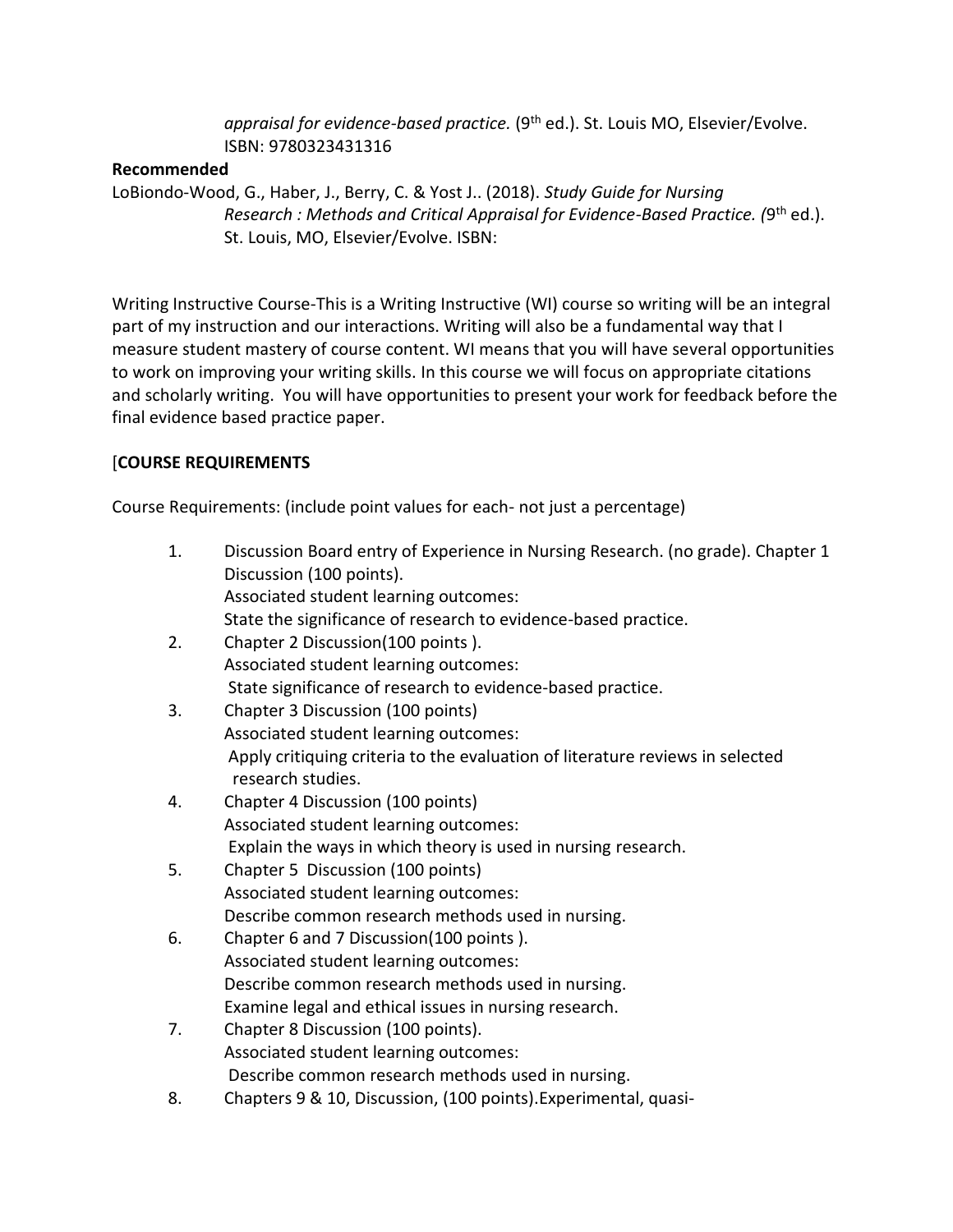experimental, and non-experimental designs. Associated student learning outcomes: Describe common research methods used in nursing.

- 9. Chapters 11 & 12,Discussions (100 points-50 for each chapter discussion). Associated student learning outcomes: Explain the difference among types of systematic reviews: integrative review, meta-analysis, and meta-syntheses. Describe common research methods used in nursing.
- 10. Chapters 13 & 14, Discussion (100 points-50 for each Chapter Discussion) Associated student learning outcomes: Examine legal and ethical issues in nursing research. Describe common research methods used in nursing.
- 11. Chapters15 & 16, Discussion (100 points-50 for each Chapter Discussion) Associated student learning outcomes: Describe common research methods used in nursing.
- 12. Chapters 17 & 18, Discussion (100 points) Associated student learning outcomes: Describe common research methods in nursing. Examine strategies and tools for developing an evidence-based practice
- 13. Chapters19 & 20, Discussion (200 points). Associated student learning outcomes: Examine strategies and tools for developing an evidence-based practice. Discuss the differences between a research question and a clinical question in relation to evidence-based practice. APA format will be used.
- 14. Chapter 21, Discussion (100 points). Associated student learning outcomes: Identify areas of quality improvement in your practice setting.
- 15. Exams: # 1 over chapters 1-4, # 2 over chapters 5-10, and final exam over chapters 11-21. (100 points each exam)

 $\bullet$ 

## **Grading Criteria Rubric and Conversion- Must earn a grade of "C" or higher to pass the course.**

| 5.1 Assignments | 60%  | $A = 90 - 100$     |
|-----------------|------|--------------------|
| Exams           | 40%  | B=80-89.99         |
| Total           | 100% | $C = 70 - 79.99$   |
|                 |      | $D=60-69.99$       |
|                 |      | $F=59.99$ or below |

## **Resubmissions of Assignments**

Assignments receiving a grade of less than 90 may be resubmitted. Resubmissions are capped at a grade of 85. The assignments for Module 13 and 14 and Module 15 are not available for resubmission. Submissions for Module 13 and 14 may be turned in early for a preliminary critique prior to grading. They must be turned in no later than one week before the assignment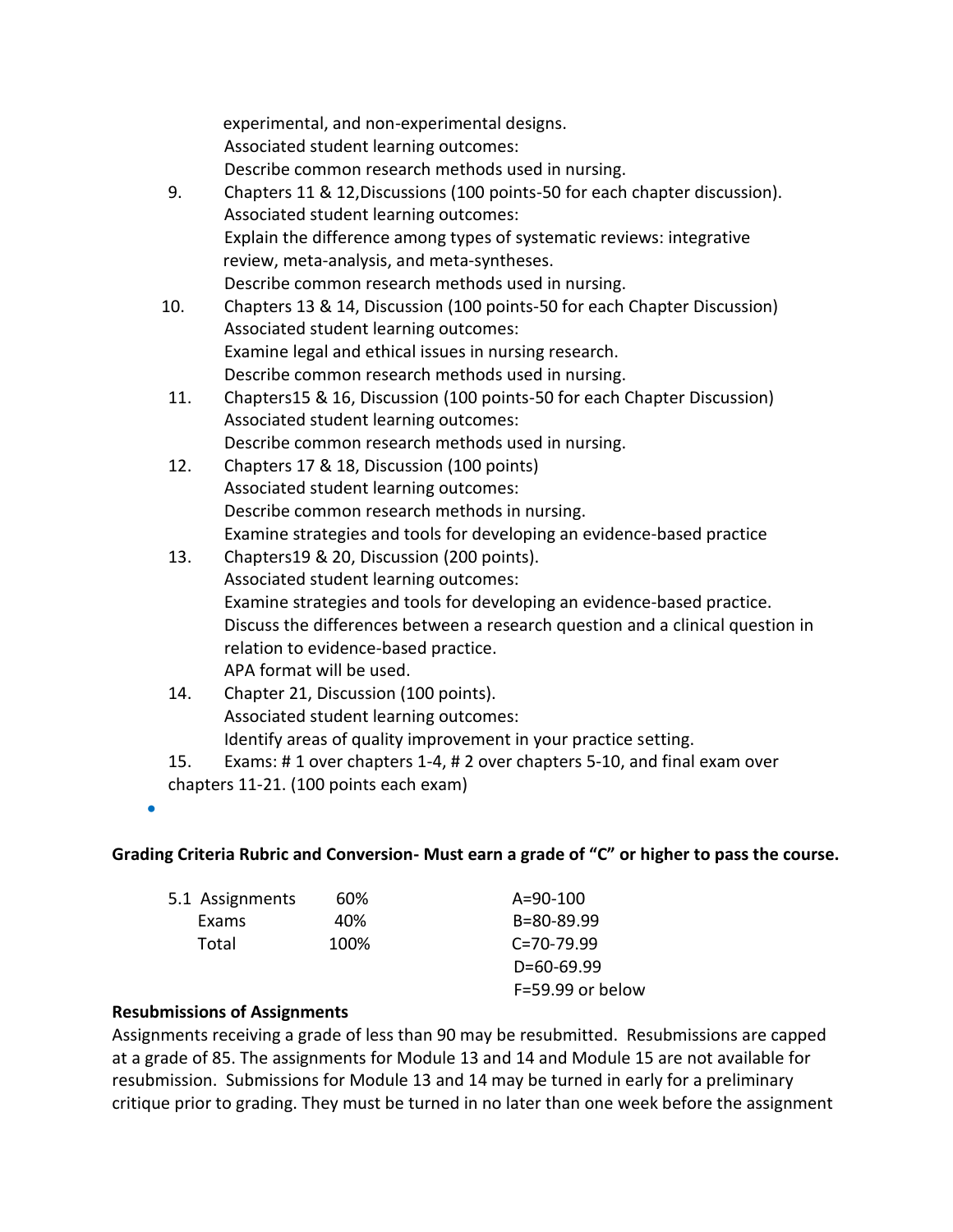due date.

#### **Posting of Grades**

All student grades will be posted on the Canvas Grade book. Students should monitor their grading status often and report to the instructor any discrepancies. Quiz and exam grades taken through Canvas are posted upon successful submission. Faculty graded assignments and discussion posts will be posted within 72 hours after the due date and time.

### **COURSE OUTLINE AND CALENDAR**

Complete Course Calendar is available at the end of the syllabus. Important University Dates: The current Academic Calendar is available at https://www.tamuct.edu/registrar/academic-calendar.html

### **TECHNOLOGY REQUIREMENTS AND SUPPORT**

### **Technology Requirements**

This course will use the A&M-Central Texas Instructure Canvas learning management system. We strongly recommend the latest versions of Chrome or Firefox browsers. Canvas no longer supports any version of Internet Explorer.

Logon to A&M-Central Texas Canvas [https://tamuct.instructure.com/] or access Canvas through the TAMUCT Online link in myCT [https://tamuct.onecampus.com/]. You will log in through our Microsoft portal.

Username: Your MyCT email address. Password: Your MyCT password

#### **Canvas Support**

Use the Canvas Help link, located at the bottom of the left-hand menu, for issues with Canvas. You can select "Chat with Canvas Support," submit a support request through "Report a Problem," or call the Canvas support line: 1-844-757-0953.

For issues related to course content and requirements, contact your instructor.

#### **Other Technology Support**

For log-in problems, students should contact Help Desk Central.

24 hours a day, 7 days a week:

Email: [helpdesk@tamu.edu](mailto:helpdesk@tamu.edu) Phone: (254) 519-5466 [Web Chat:](http://hdc.tamu.edu/) [http://hdc.tamu.edu]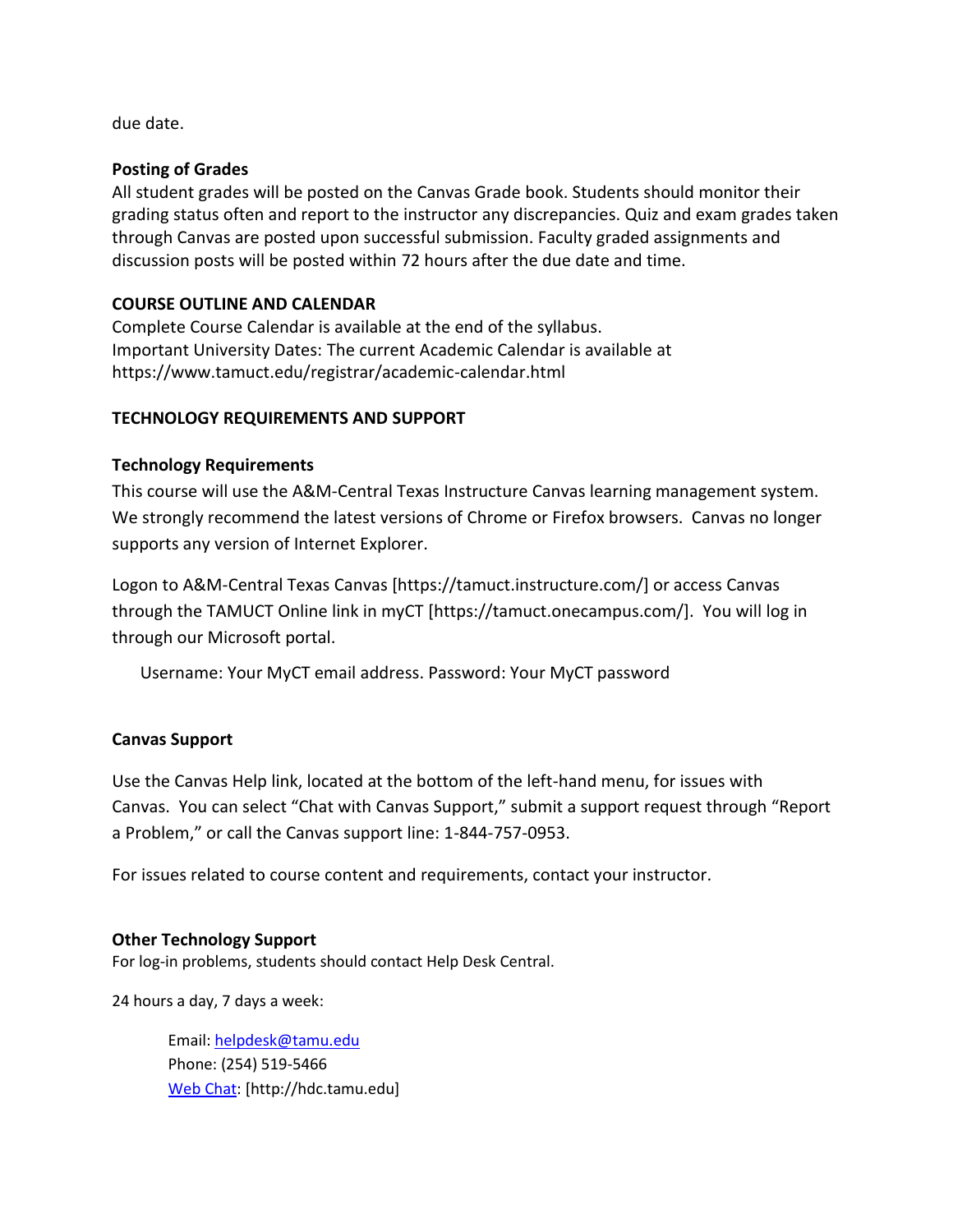*Please let the support technician know you are an A&M-Central Texas student.*

#### **UNIVERSITY RESOURCES, PROCEDURES, AND GUIDELINES**

#### **Drop Policy**

If you discover that you need to drop this class, you must complete the [Drop Request](https://dynamicforms.ngwebsolutions.com/casAuthentication.ashx?InstID=eaed95b9-f2be-45f3-a37d-46928168bc10&targetUrl=https%3A%2F%2Fdynamicforms.ngwebsolutions.com%2FSubmit%2FForm%2FStart%2F53b8369e-0502-4f36-be43-f02a4202f612) Dynamic Form through Warrior Web.

[https://dynamicforms.ngwebsolutions.com/casAuthentication.ashx?InstID=eaed95b9-f2be-45f3-a37d-

46928168bc10&targetUrl=https%3A%2F%2Fdynamicforms.ngwebsolutions.com%2FSubmit%2F Form%2FStart%2F53b8369e-0502-4f36-be43-f02a4202f612].

Faculty cannot drop students; this is always the responsibility of the student. The Registrar's Office will provide a deadline on the Academic Calendar for which the form must be completed. Once you submit the completed form to the Registrar's Office, you must go into Warrior Web and confirm that you are no longer enrolled. If you still show as enrolled, FOLLOW-UP with the Registrar's Office immediately. You are to attend class until the procedure is complete to avoid penalty for absence. Should you miss the drop deadline or fail to follow the procedure, you will receive an F in the course, which may affect your financial aid and/or VA educational benefits.

#### **Academic Integrity.**

Texas A&M University -Central Texas values the integrity of the academic enterprise and strives for the highest standards of academic conduct. A&M-Central Texas expects its students, faculty, and staff to support the adherence to high standards of personal and scholarly conduct to preserve the honor and integrity of the creative community. Academic integrity is defined as a commitment to honesty, trust, fairness, respect, and responsibility. Any deviation by students from this expectation may result in a failing grade for the assignment and potentially a failing grade for the course. Academic misconduct is any act that improperly affects a true and honest evaluation of a student's academic performance and includes, but is not limited to, cheating on an examination or other academic work, plagiarism and improper citation of sources, using another student's work, collusion, and the abuse of resource materials. All academic misconduct concerns will be reported to the university's Office of Student Conduct. Ignorance of the university's standards and expectations is never an excuse to act with a lack of integrity. When in doubt on collaboration, citation, or any issue, please contact your instructor before taking a course of action.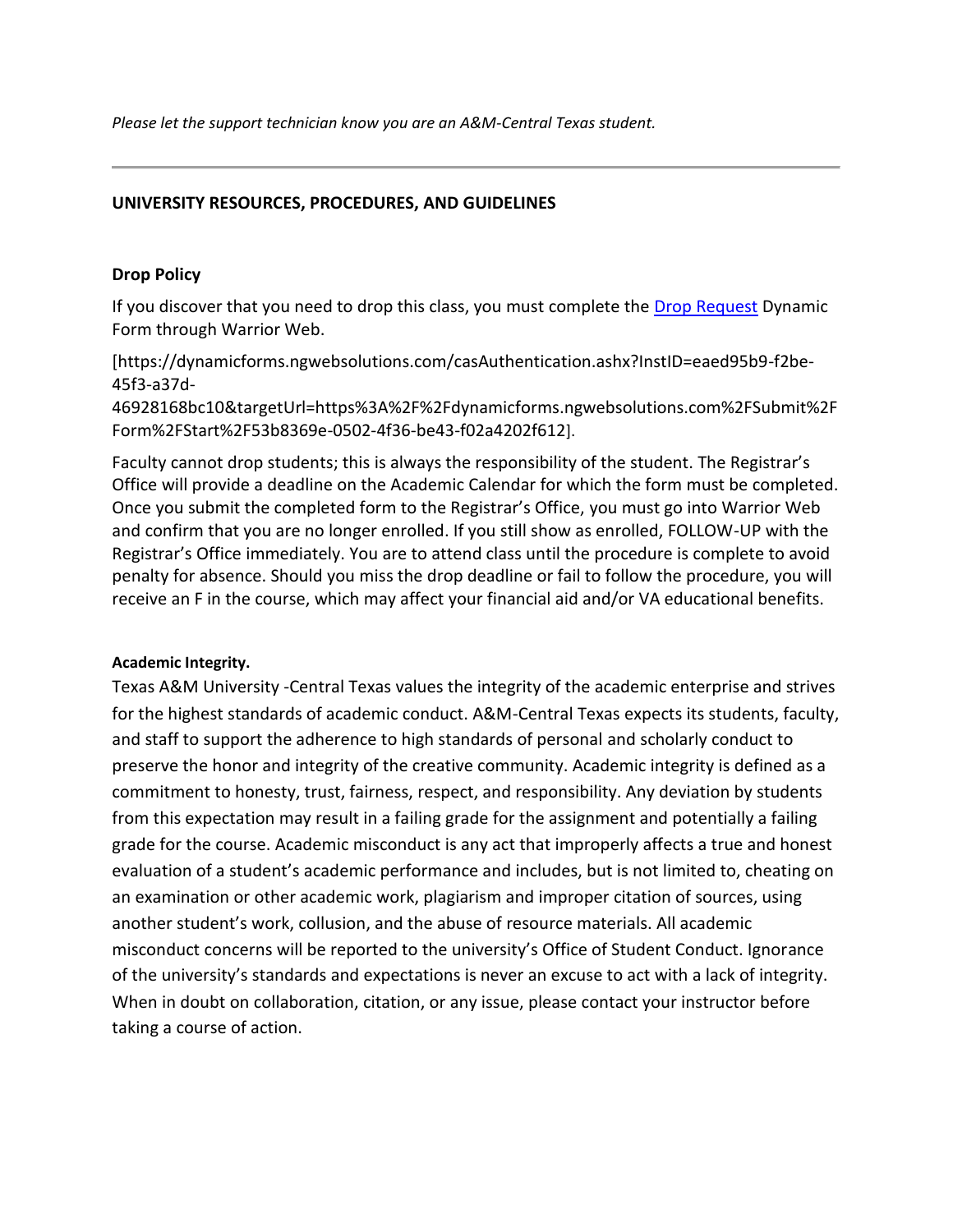For more [information regarding the Student Conduct process,](https://tamuct.campuslabs.com/engage/organization/tamuct-student-conduct-pane) [https://tamuct.campuslabs.com/engage/organization/tamuct-student-conduct-panel].

If you know of potential honor violations by other students, you may [submit a report,](https://cm.maxient.com/reportingform.php?TAMUCentralTexas&layout_id=0) [https://cm.maxient.com/reportingform.php?TAMUCentralTexas&layout\_id=0].

# **Academic Accommodations**

At Texas A&M University-Central Texas, we value an inclusive learning environment where every student has an equal chance to succeed and has the right to a barrier-free education. The Warrior Center for Student Success, Equity and Inclusion is responsible for ensuring that students with a disability receive equal access to the university's programs, services and activities. If you believe you have a disability requiring reasonable accommodations, please contact the Office of Access and Inclusion, WH-212; or call (254) 501-5836. Any information you provide is private and confidential and will be treated as such. For more information, please visit our Access & Inclusion Canvas page (log-in required) [https://tamuct.instructure.com/courses/717]

Important information for Pregnant and/or Parenting Students

Texas A&M University-Central Texas supports students who are pregnant and/or parenting. In accordance with requirements of Title IX and related guidance from US Department of Education's Office of Civil Rights, the Dean of Student Affairs' Office can assist students who are pregnant and/or parenting in seeking accommodations related to pregnancy and/or parenting. Students should seek out assistance as early in the pregnancy as possible. For more information, please visit Student Affairs [https://www.tamuct.edu/student-affairs/pregnantand-parenting-students.html]. Students may also contact the institution's Title IX Coordinator. If you would like to read more about these requirements and guidelines online, please visit the website [http://www2.ed.gov/about/offices/list/ocr/docs/pregnancy.pdf].

Title IX of the Education Amendments Act of 1972 prohibits discrimination on the basis of sex and gender–including pregnancy, parenting, and all related conditions. A&M-Central Texas is able to provide flexible and individualized reasonable accommodation to pregnant and parenting students. All pregnant and parenting students should contact the Associate Dean in the Division of Student Affairs at (254) 501-5909 to seek out assistance. Students may also contact the University's Title IX Coordinator.

# **Tutoring**

Tutoring is available to all A&M-Central Texas students, both virtually and in-person. Student success coaching is available online upon request.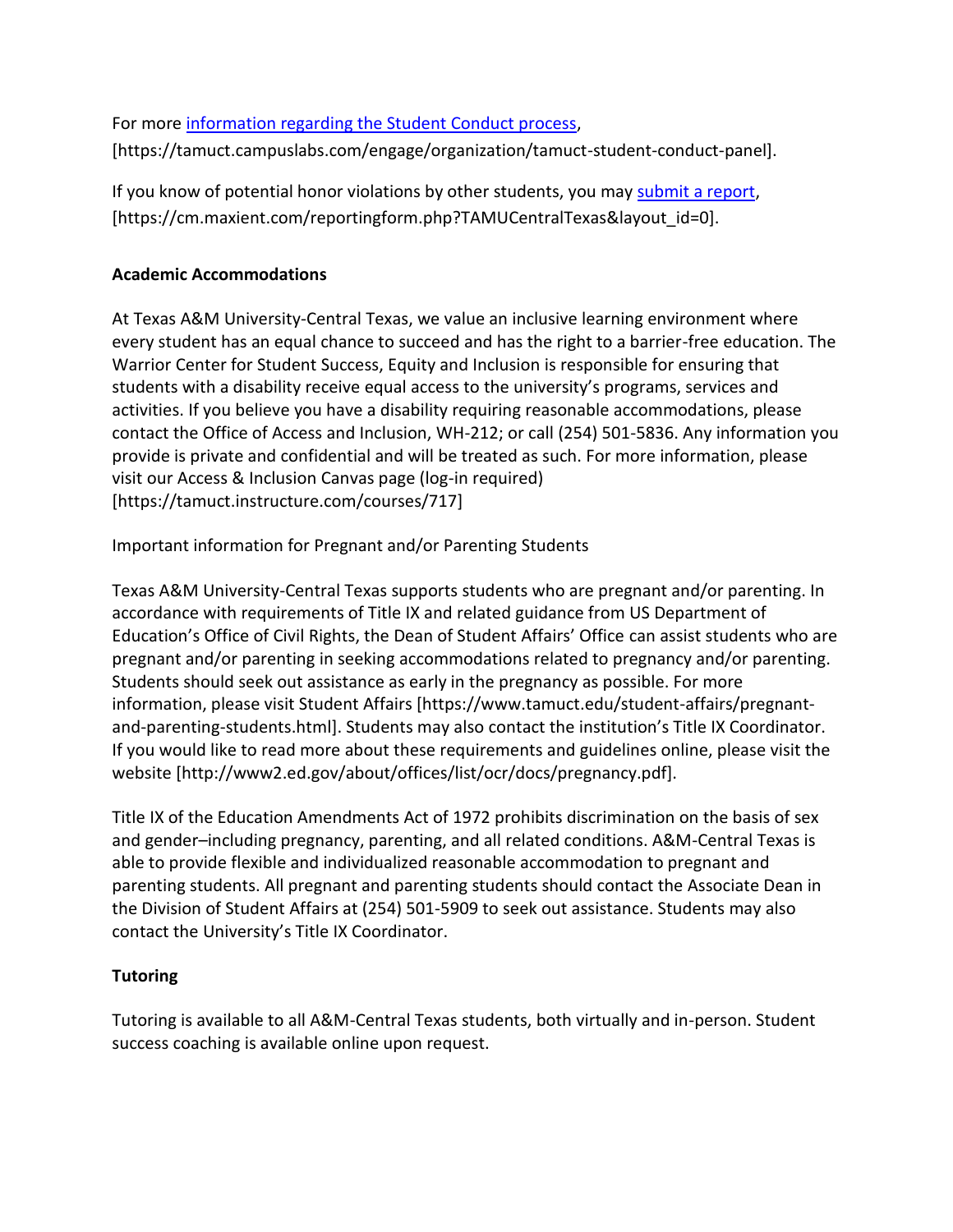If you have a question, are interested in becoming a tutor, or in need of success coaching contact the Warrior Center for Student Success, Equity and Inclusion at (254) 501-5836, visit the Warrior Center at 212 Warrior Hall, or by emailing WarriorCenter@tamuct.edu. To schedule tutoring sessions and view tutor availability, please visit Tutor Matching Services [https://tutormatchingservice.com/TAMUCT] or visit the Tutoring Center in 111 Warrior Hall.

Chat live with a remote tutor 24/7 for almost any subject from on your computer! Tutor.com is an online tutoring platform that enables A&M-Central Texas students to log in and receive online tutoring support at no additional cost. This tool provides tutoring in over 40 subject areas except writing support. Access Tutor.com through Canvas.

## **University Writing Center**

The University Writing Center (UWC) at Texas A&M University–Central Texas (TAMUCT) is a free service open to all TAMUCT students. For the Spring 2021 semester, all services will be online as a result of the COVID-19 pandemic. The hours of operation are from 10:00 a.m.-5:00 p.m. Monday thru Thursday with satellite hours Monday thru Thursday from 6:00-9:00 p.m. The UWC is also offering hours from 12:00-3:00 p.m. on Saturdays.

Tutors are prepared to help writers of all levels and abilities at any stage of the writing process. By providing a practice audience for students' ideas and writing, our tutors highlight the ways in which they read and interpret students' texts, offering guidance and support throughout the various stages of the writing process. While tutors will not write, edit, or grade papers, they will assist students in developing more effective composing practices. Whether you need help brainstorming ideas, organizing an essay, proofreading, understanding proper citation practices, or just want a quiet place to work, the UWC is here to help!

Students may arrange a one-to-one session with a trained and experienced writing tutor by making an appointment via WCOnline at https://tamuct.mywconline.com/. In addition, you can email Dr. Bruce Bowles Jr. at bruce.bowles@tamuct.edu if you have any questions about the UWC, need any assistance with scheduling, or would like to schedule a recurring appointment with your favorite tutor by making an appointment via WCOnline at https://tamuct.mywconline.com/. In addition, you can email Dr. Bruce Bowles Jr. at bruce.bowles@tamuct.edu if you have any questions about the UWC, need any assistance with scheduling, or would like to schedule a recurring appointment with your favorite tutor.

## **University Library**

The University Library provides many services in support of research across campus and at a distance. We offer over 200 electronic databases containing approximately 250,000 eBooks and 82,000 journals, in addition to the 85,000 items in our print collection, which can be mailed to students who live more than 50 miles from campus. Research guides for each subject taught at A&M-Central Texas are available through our website to help students navigate these resources. On campus, the library offers technology including cameras, laptops, microphones, webcams, and digital sound recorders.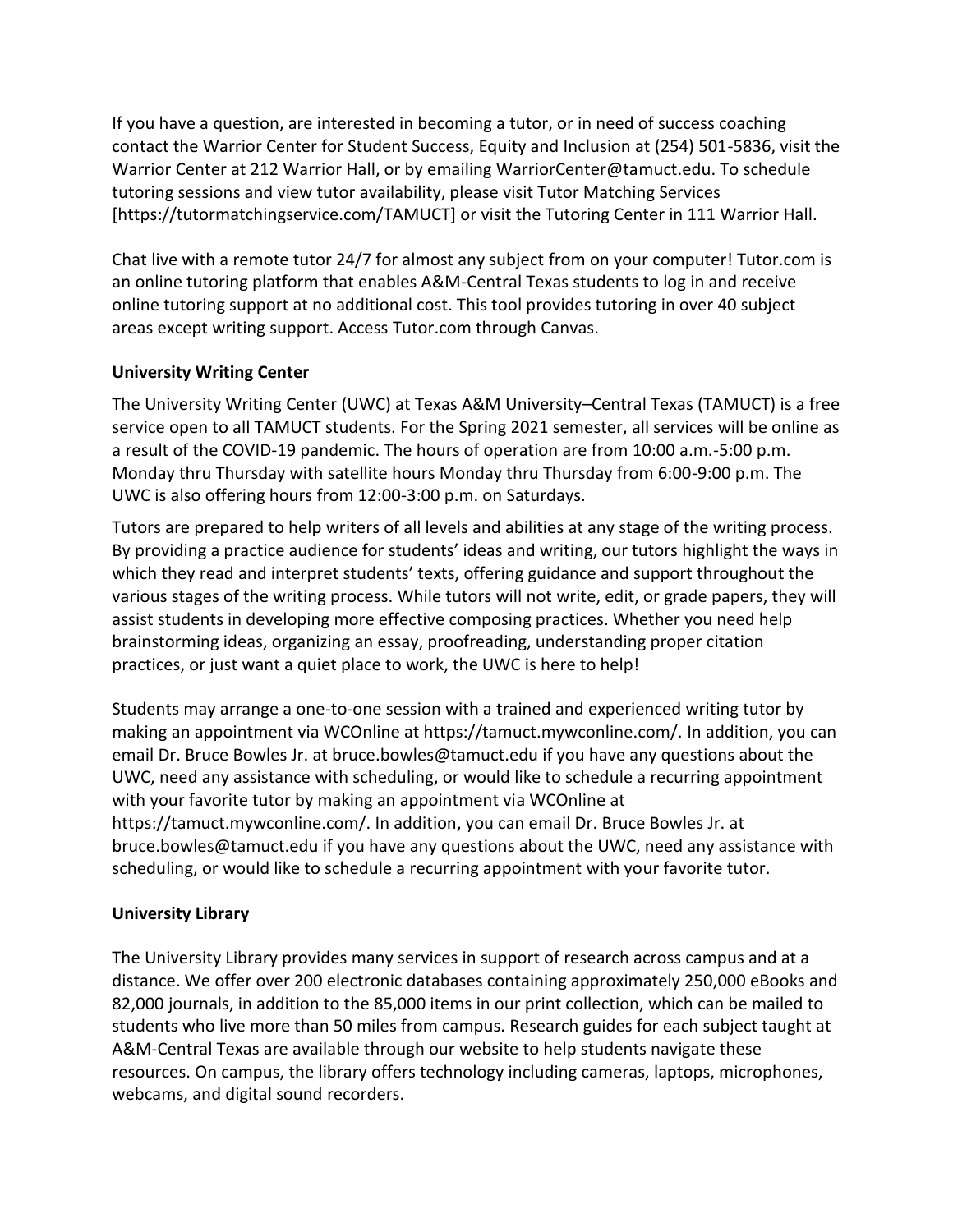Research assistance from a librarian is also available 24 hours a day through our online chat service, and at the reference desk when the library is open. Research sessions can be scheduled for more comprehensive assistance and may take place on Skype or in-person at the library. Schedule an appointment here [https://tamuct.libcal.com/appointments/?g=6956]. Assistance may cover many topics, including how to find articles in peer-reviewed journals, how to cite resources, and how to piece together research for written assignments.

Our 27,000-square-foot facility on the A&M-Central Texas main campus includes student lounges, private study rooms, group work spaces, computer labs, family areas suitable for all ages, and many other features. Services such as interlibrary loan, TexShare, binding, and laminating are available. The library frequently offers workshops, tours, readings, and other events. For more information, please visit our Library website [http://tamuct.libguides.com/index].

For Spring 2021, all reference service will be conducted virtually. Please go to our Library website [http://tamuct.libguides.com/index] to access our virtual reference help and our current hours.

## **Additional Policy Statements**

## **A Note about Sexual Violence at A&M-Central Texas**

Sexual violence is a serious safety, social justice, and public health issue. The university offers support for anyone struggling with these issues. University faculty are mandated reporters, so if someone discloses that they were sexually assaulted (or a victim of Domestic/Dating Violence or Stalking) while a student at TAMUCT, faculty members are required to inform the Title IX Office. If you want to discuss any of these issues confidentially, you can do so through Student Counseling (254-501-5955) located on the second floor of Warrior Hall (207L).

Sexual violence can occur on our campus because predators often feel emboldened, and victims often feel silenced or shamed. It is incumbent on ALL of us to find ways to actively create environments that tell predators we don't agree with their behaviors and tell survivors we will support them. Your actions matter. Don't be a bystander; be an agent of change. For additional information on campus policy and resources visit the [Title IX webpage](https://www.tamuct.edu/departments/compliance/titleix.php) [https://www.tamuct.edu/departments/compliance/titleix.php].

## **Behavioral Intervention**

Texas A&M University-Central Texas cares about the safety, health, and well-being of its students, faculty, staff, and community. If you are aware of individuals for whom you have a concern, please make a referral to the Behavioral Intervention Team. Referring your concern shows you care. You can complete the referral online [https://cm.maxient.com/reportingform.php?TAMUCentralTexas&layout\_id=2].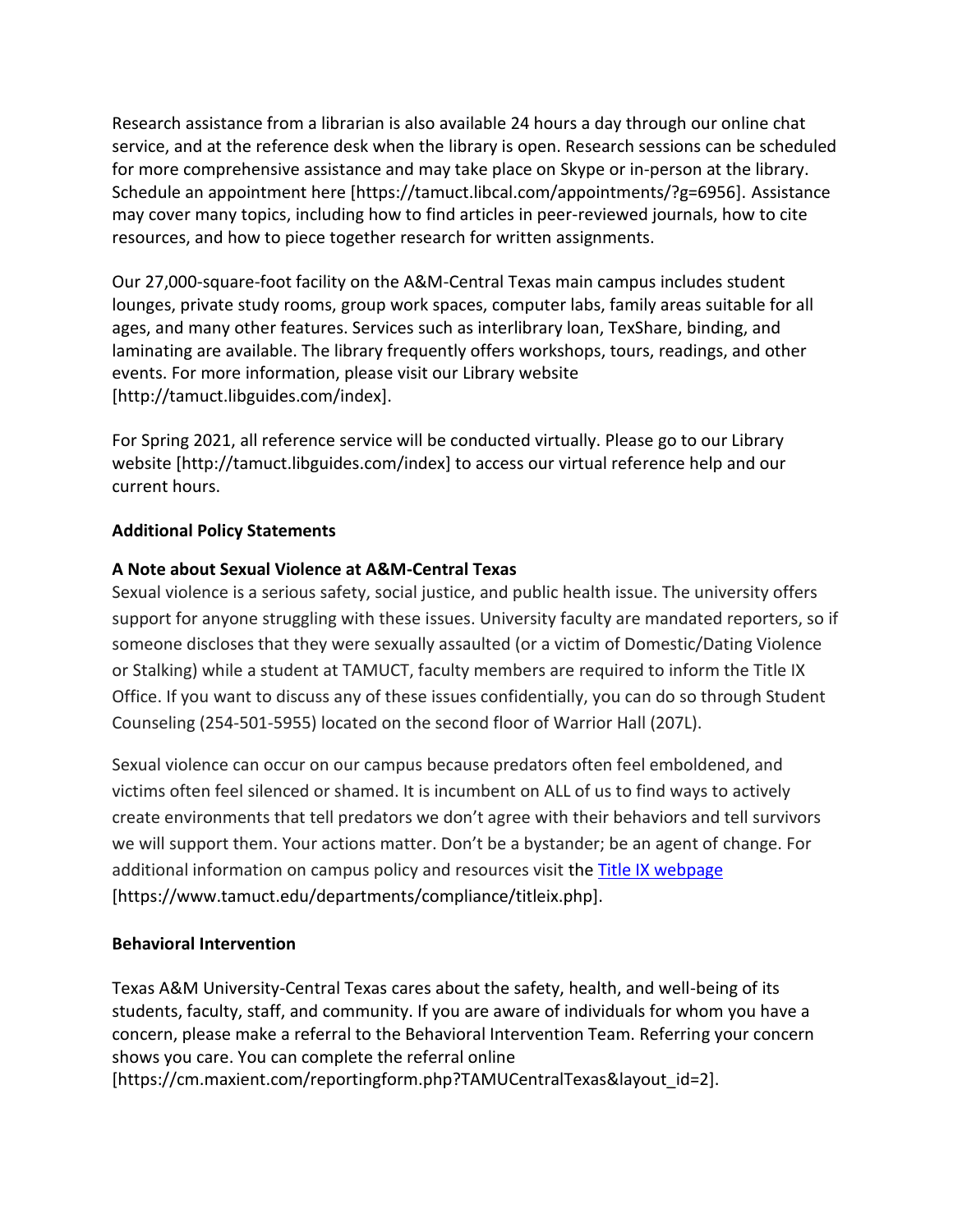Anonymous referrals are accepted. Please see the Behavioral Intervention Team website for more information [https://www.tamuct.edu/student-affairs/bat.html]. If a person's behavior poses an imminent threat to you or another, contact 911 or A&M-Central Texas University Police at 254-501-5800.

### **INSTRUCTOR POLICIES**

1. Statement on Late Assignments-Assignments are due on the date and time outlined in the course schedule and syllabus. A 10% deduction will be taken for each day an assignment is past the due date. **After three days, a grade of 0** will be entered into the gradebook for that assignment. This includes all quizzes, discussion boards, and any other written work in the course. Exceptions will be granted at faculty discretion and only if arrangements were made prior to the due date.

- 2. Follow instructions carefully, rubrics are available to assure you have mastered the content.
- 3. You will need to have your textbook for the first class day.

Online learning requires students to be very self-disciplined. For this course, Wednesday will be considered the class day. Assignments, discussion assignments, and quizzes will be posted at least one week before the due date. Assignments will be due by midnight (2400) on Wednesday.

Since this is a three semester credit hour course, expect to spend at least three hours a week on your computer and reading. Study time and time for assignment completion will be in addition to that time. The course should be accessed on Canvas at least 3-4 times a week.

Quizzes for this course are used as "learnings" more than testing knowledge. You will have an unlimited amount of time to complete, but only two attempts. So, plan ahead, complete the readings first, and set aside time to complete the quiz.

#### **Instructor's Personal Statement**

I welcome you to the program and applaud you for taking the next step in your career. I am here to facilitate your learning, so do not hesitate to email or call me for assistance [lee.ogburn](mailto:lee.ogburn-russell@tamuct.edu)[russell@tamuct.edu](mailto:lee.ogburn-russell@tamuct.edu) or 512-864-5090.

I believe that using nursing research and evidenced based practice are essential parts of professional nursing practice. It is my goal to take some of the mystery out of nursing research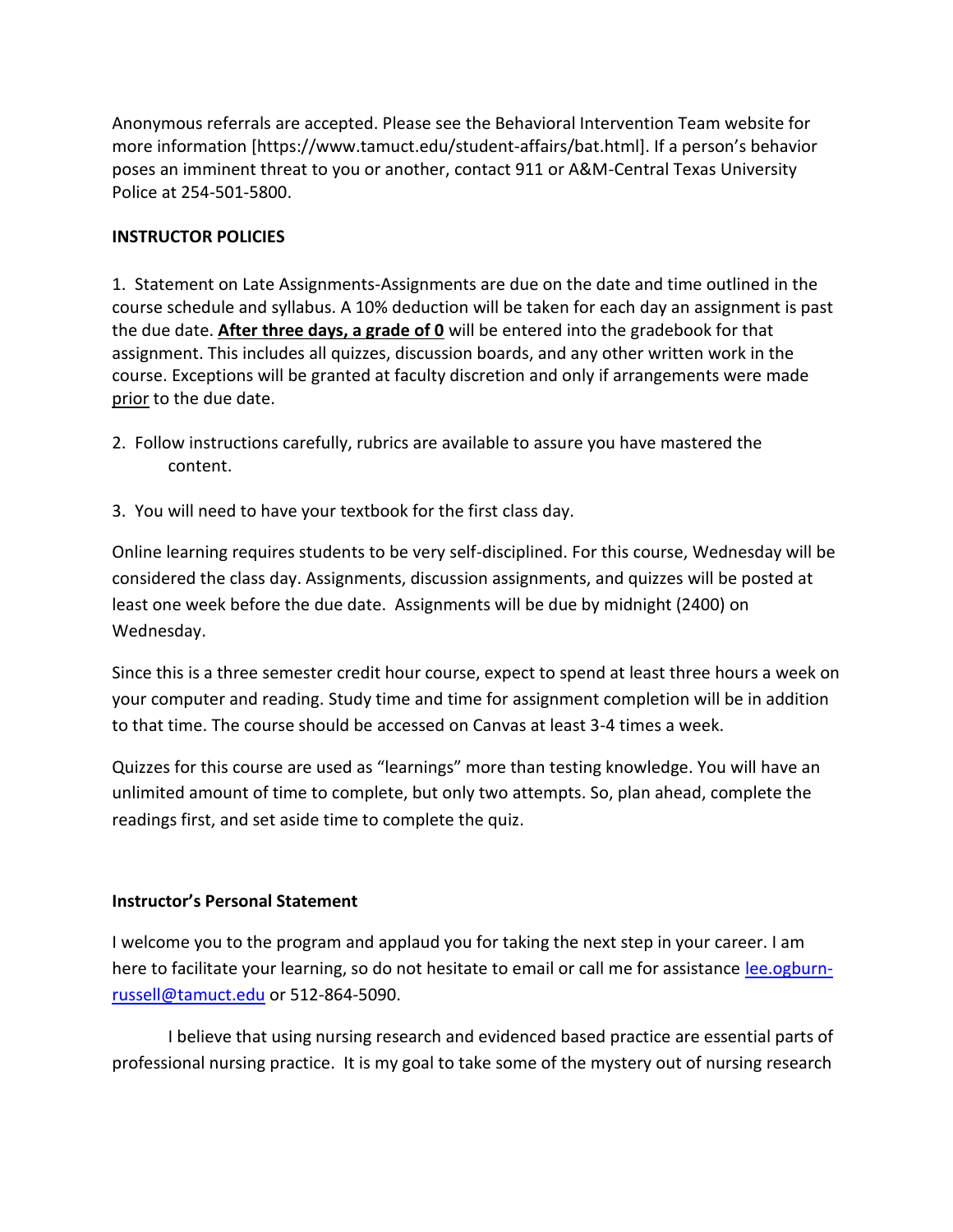and help you incorporate nursing research findings into your practice. I will be available to help you decode those nursing studies.

Lee Ogburn-Russell, PhD, RN

#### **Copyright Notice.**

Students should assume that all course material is copyrighted by the respective author(s). Reproduction of course material is prohibited without consent by the author and/or course instructor. Violation of copyright is against the law and Texas A&M University-Central Texas' Code of Academic Honesty. All alleged violations will be reported to the Office of Student Conduct.